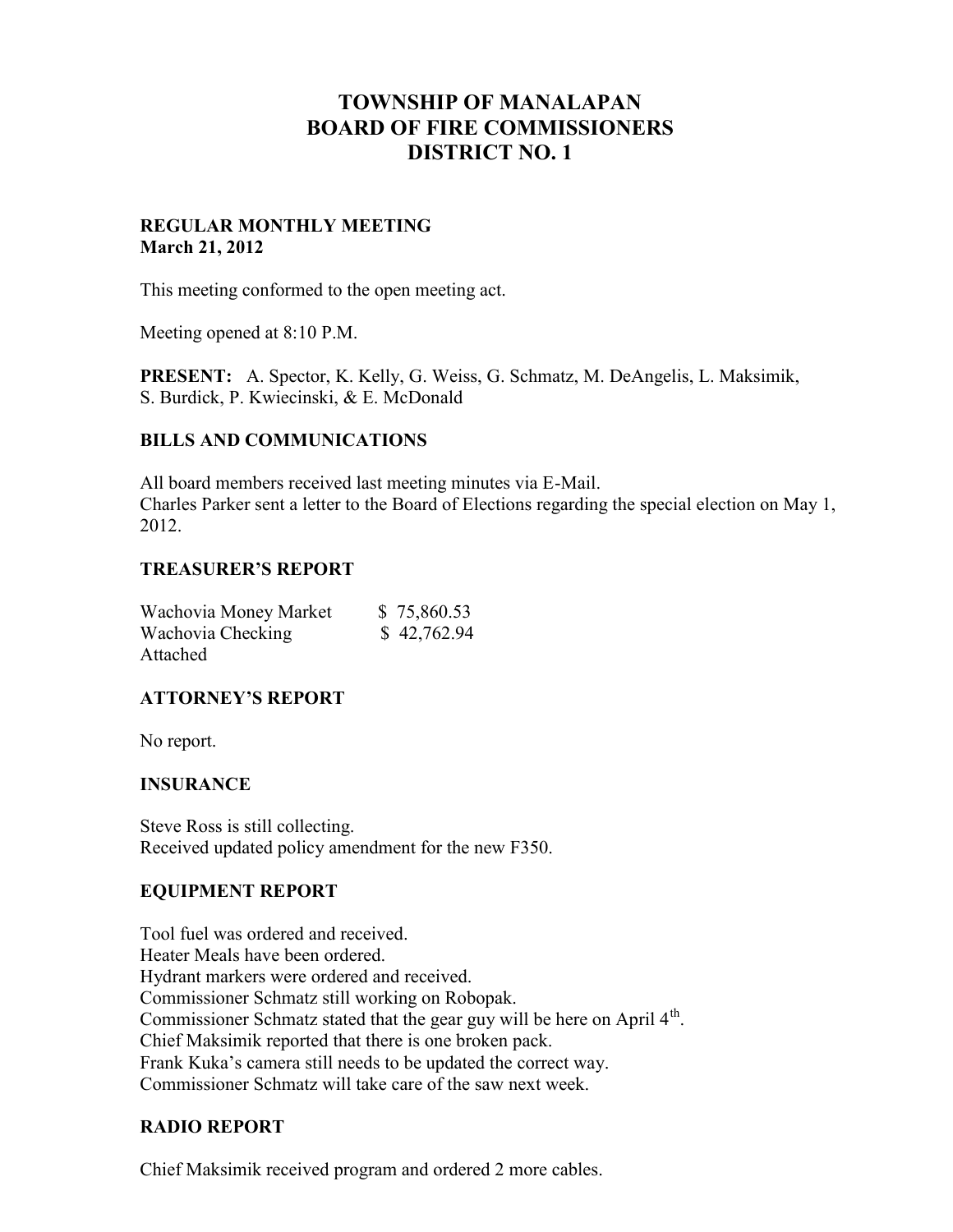The batteries ordered from Motorola were shipped on Tuesday.

# **CHIEF'S REPORT**

Chief Maksimik reported that there have been 54 calls so far this month. The Earle drill went very well and discussed entering into a Mutual Aid Agreement.

# **TRUCK REPORT**

26-1-91 – had a PTO leak fixed; radiator cap replaced (was causing antifreeze leak) 26-1-77 – netting too long and was sent back 26-1-73 – had a few issues corrected 26-1-80 – electrical problems was auxiliary power problem – part has been ordered 26-1-77 – flat tire repaired

## **ASSOCIATION REPORT**

No report.

## **TRUSTEES' REPORT**

No report.

## **OLD BUSINESS**

See attached.

#### **NEW BUSINESS**

Commissioner DeAngelis made a motion to pay all vouchers; this was seconded by Commissioner Kelly. All voted aye.

Commissioner Weiss had CSS at the Satellite to work on the cameras.

Commissioner Spector received a call from Fail Safe. They cannot do hose and pump testing on the same day. Hose testing is scheduled for May  $24<sup>th</sup>$ . Will need someone at firehouse all day. Will schedule pump testing for sometime in August or September.

The July  $18^{th}$  meeting is being moved to July  $11^{th}$ .

Commissioner Kelly made changes to the Lease Agreement and will forward same to Charles Parker for review.

Meeting opened to the public at 9:02 p.m.